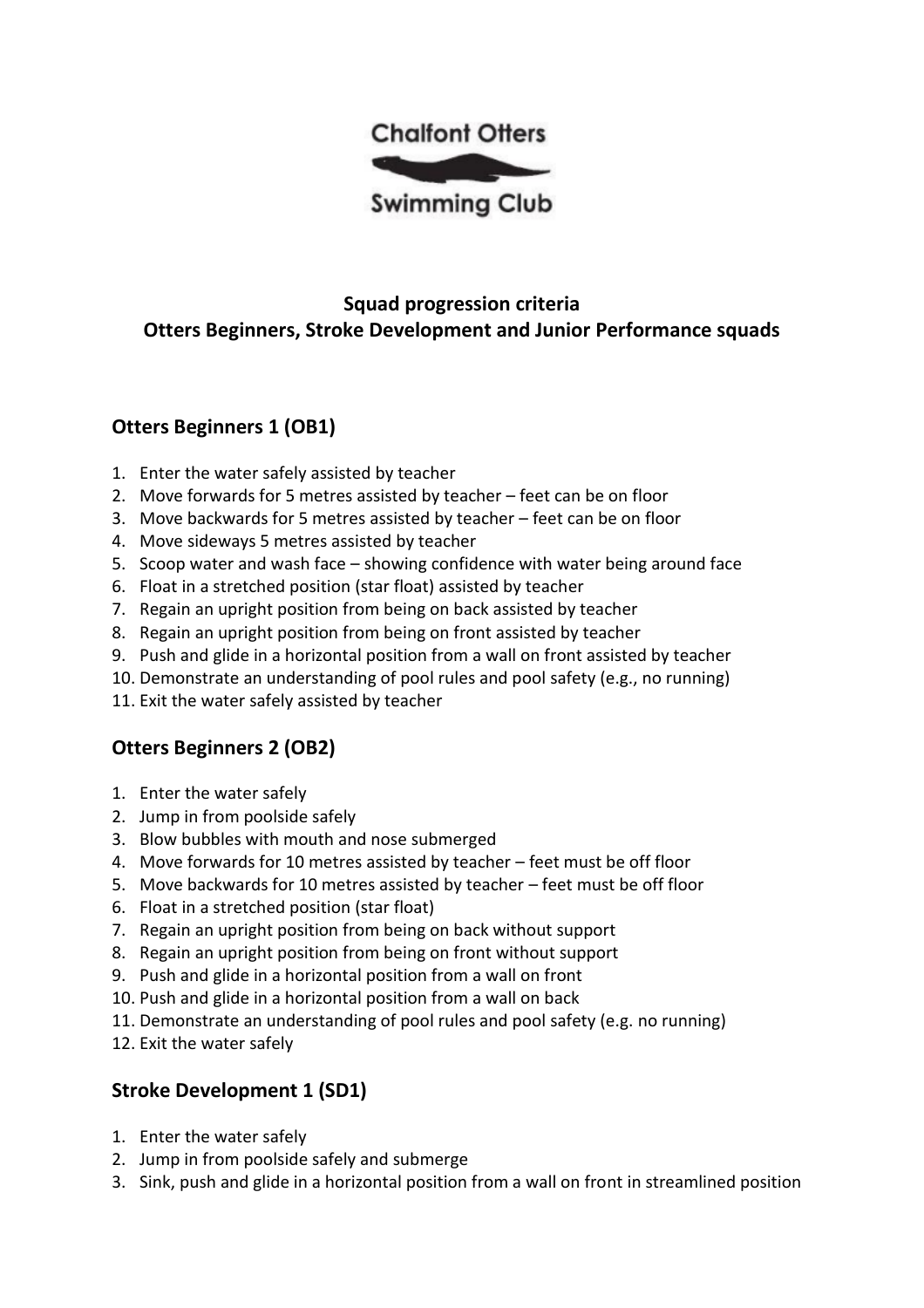- 4. Sink, push and glide in a horizontal position from a wall on back in streamlined position
- 5. Move forwards for 15 metres feet must be off floor
- 6. Move backwards for 15 metres feet must be off floor
- 7. Fully submerge to pick up an object
- 8. Float in a stretched position on front and back unaided (star float), float in a tucked position (mushroom float)
- 9. Demonstrate an understanding of pool rules and pool safety (e.g. no running)
- 10. Exit the water safely

### **Stroke Development 2 (SD2)**

- 1. Enter the water safely
- 2. Sink, push and glide in a horizontal position from a wall on front in streamlined position – maintaining position underwater
- 3. Sink, push and glide in a horizontal position from a wall on back in streamlined position maintaining position underwater
- 4. Front Crawl kick for 10 metres feet must be off floor only one piece of equipment bubbles at water surface
- 5. Backstroke kick for 10 metres feet must be off floor only one piece of equipment bubbles at water surface
- 6. Butterfly for 10 metres on front and back feet must be off floor only one piece of equipment – legs together
- 7. Breaststroke for 10 metres on front and back feet must be off floor only one piece of equipment – symmetry maintained throughout with feet turned out
- 8. Perform a log roll from back to front
- 9. Perform 5 metres of head-first sculling
- 10. Swim 10 metres stroke optional but must be good technique and performed without stopping
- 11. Demonstrate an understanding of pool rules and pool safety (e.g. no running)
- 12. Exit the water safely

#### **Stroke Development 3 (SD3)**

- 1. Enter the water safely
- 2. Perform 5 metres of feet first sculling
- 3. Tread water for 30 seconds
- 4. Perform 3 different shaped jumps in to the water
- 5. Swim 10 metres backstroke legs kicking, arms in line with shoulders, looking at ceiling, rolling shoulders
- 6. Swim 25 metres front crawl face in water, legs kicking, arms controlled
- 7. Swim 25 metres breaststroke arms, breathe, kick, glide, feet turned out, symmetry maintained throughout
- 8. Swim 25 metres butterfly attempt at two kicks per arm stroke, symmetry attempted, breathing forwards
- 9. Perform a handstand for 3 seconds minimum
- 10. Perform a summersault in the water
- 11. Jump into the water, fully submerge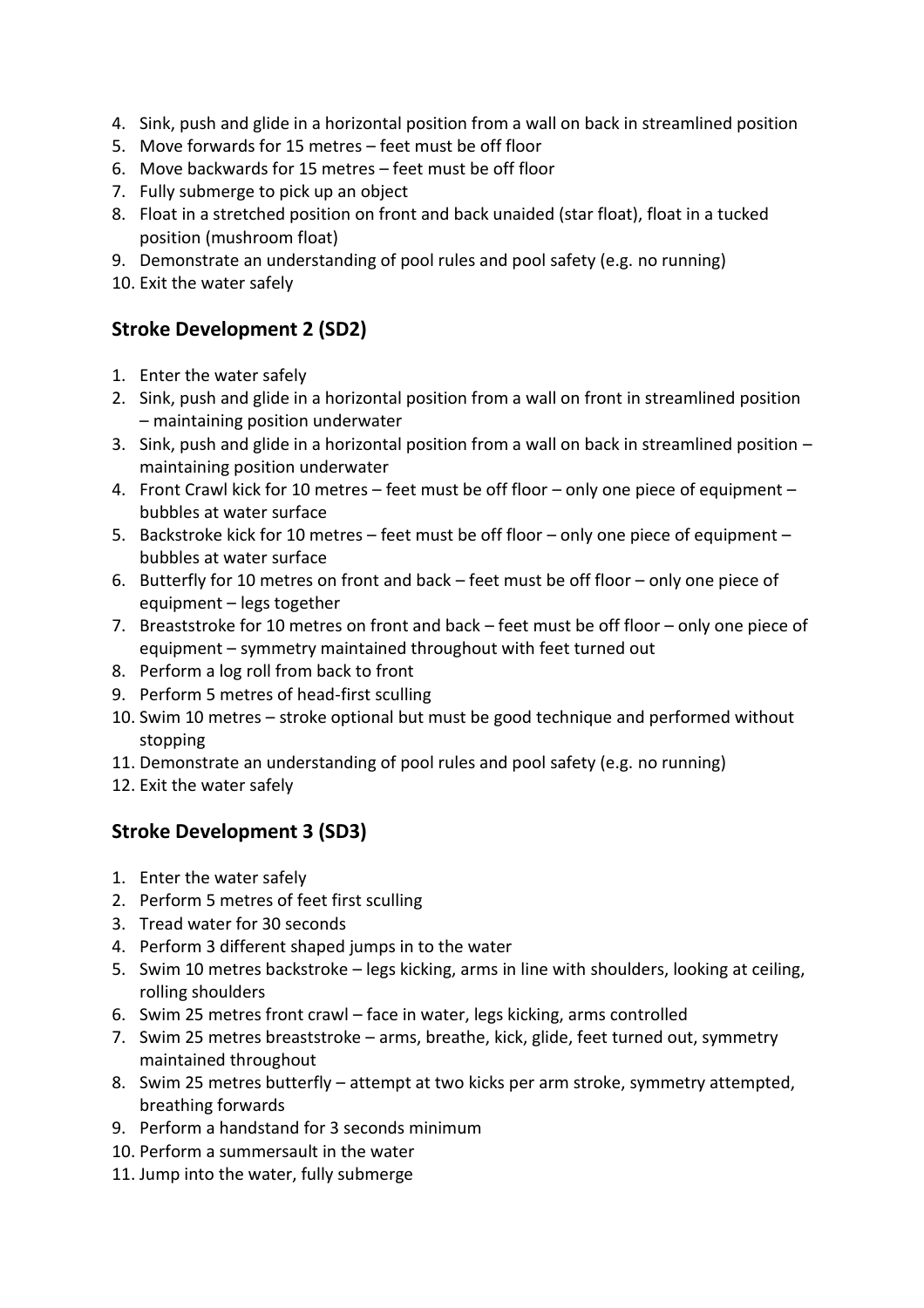12. Demonstrate an understanding of pool rules and pool safety (e.g. no running)

13. Exit the water safely

### **Stroke Development 4 (SD4)**

- 1. Enter the water safely
- 2. Sink, push off from wall in a streamlined position under water and rotate into backstroke
- 3. Sink, push off from wall in a streamlined position under water and breakout in to front crawl
- 4. Swim 25 metres backstroke rhythmically legs kicking, arms in line with shoulders and moving constantly, correct head position, rolling shoulders
- 5. Swim front crawl rhythmically face in water, legs kicking, arms controlled and reaching, bilateral breathing
- 6. Swim breaststroke– arms, breathe, kick, glide, feet turned out, symmetry maintained throughout, awareness of timing
- 7. Swim butterfly– attempt at two kicks per arm stroke, symmetry attempted, breathing forwards, awareness of when to breathe
- 8. Swim 25 metres of a stroke with correct technique
- 9. Perform a summersault in the water, finishing in an upright streamline position
- 10. Jump into the water, fully submerge
- 11. Attempt at least a sitting dive
- 12. Demonstrate an understanding of pool rules and pool safety (e.g. no running)
- 13. Exit the water safely not using steps or the floor to push off

## **Junior Development 1 (JD1)**

- 1. Swim 50 metres backstroke rhythmically legs kicking, arms in line with shoulders and moving constantly, correct head position, rolling shoulders, attempt to tumble turn
- 2. Swim 50 metres front crawl rhythmically face in water, legs kicking, arms controlled and reaching, bilateral breathing – breathing to the side not the ceiling, attempt to tumble turn
- 3. Swim 50 metres breaststroke arms, breathe, kick, glide, feet turned out, symmetry maintained throughout, demonstration of timing, awareness and attempts to perform a legal turn (two hands)
- 4. Swim 25 metres butterfly Two kicks per arm stroke, symmetry attempted, breathing forwards, awareness of when to breathe demonstrated, awareness and attempts to perform a legal turn (two hands)
- 5. Perform a dive from the side possible lack of form and confidence
- 6. Attempt tumble turns for front crawl and backstroke with streamline push offs most of the time
- 7. Swim 100 metres of a single stroke possibly with breaks at the walls
- 8. Tread water confidently for 30 seconds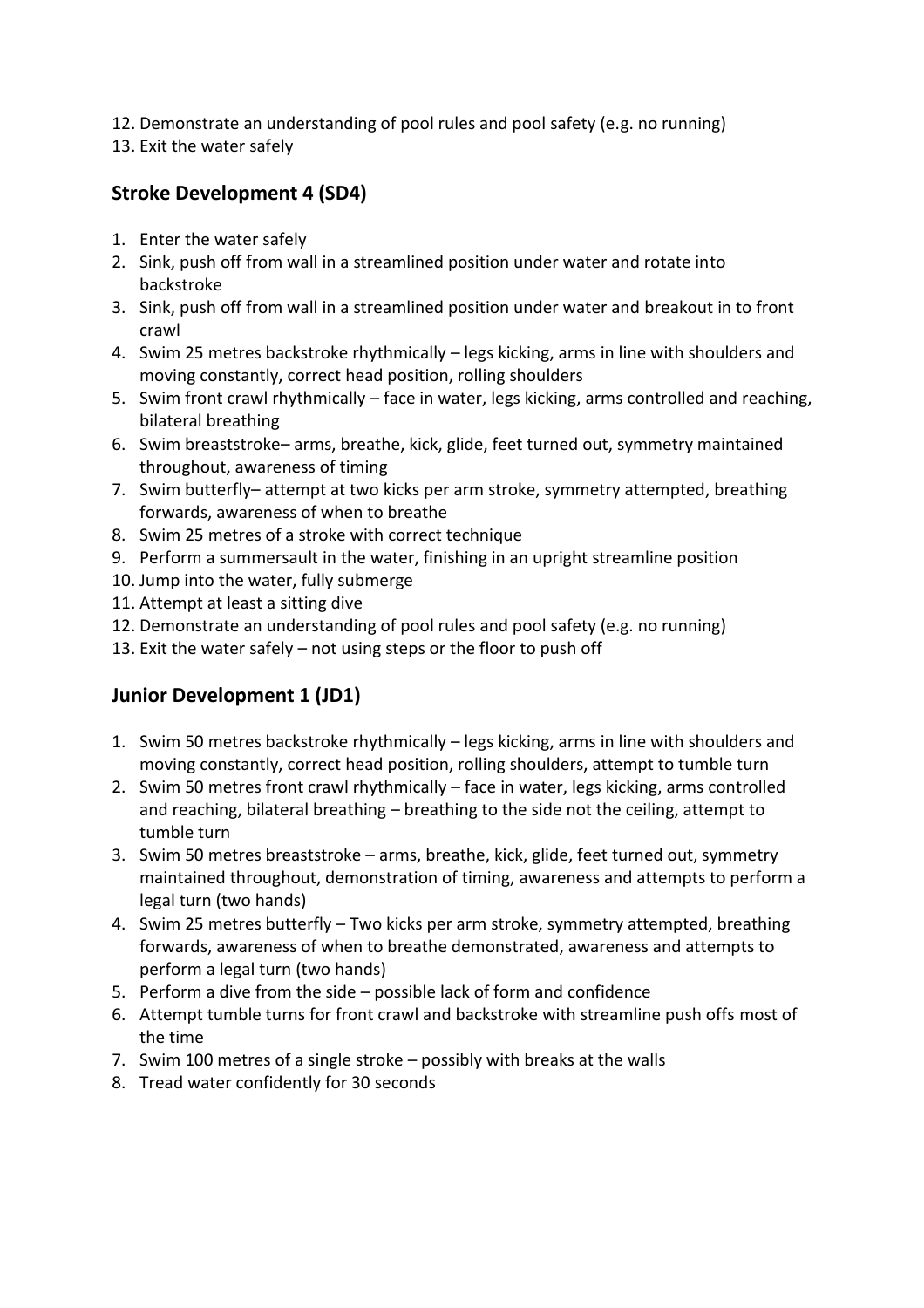## **Junior Development 2 (JD2)**

- 1. Demonstrate understanding of the need to warm up for exercise land warm up
- 2. Take responsibility for their own training e.g. bring right kit and water bottle
- 3. Swim 50 metres backstroke rhythmically legs kicking, arms in line with shoulders and moving constantly, correct head position, rolling shoulders, attempt to tumble turn – at a consistent pace without becoming excessively fatigued
	- $\circ$  Should be able to perform this more than once  $-4$  times minimum
- 4. Swim 50 metres front crawl rhythmically face in water, legs kicking, arms controlled and reaching, bilateral breathing – breathing to the side not the ceiling, attempt to tumble turn – at a consistent pace without becoming excessively fatigued
	- $\circ$  Should be able to perform this more than once  $-4$  times minimum
- 5. Swim 50 metres breaststroke arms, breathe, kick, glide, feet turned out, symmetry maintained throughout, demonstration of timing, awareness and attempts to perform a legal turn (two hands)
	- $\circ$  Should be able to perform this more than once  $-4$  times minimum
- 6. Swim 50 metres butterfly Two kicks per arm stroke, symmetry attempted, breathing forwards, awareness of when to breathe demonstrated, awareness and attempts to perform a legal turn (two hands)
	- o Possibly aided by fins to complete both lengths
	- $\circ$  Should be able to perform this more than once  $-2$  times minimum
- 7. Perform at least the following drills correctly and controlled
	- $\circ$  FC single arm, head touch, catch up
	- $\circ$  BK single arm
	- $\circ$  BR 3 kicks one pull
	- $\circ$  Fly single arm (with fins)
- 8. Perform a dive from the block possible lack of form and confidence
- 9. Perform a backstroke start possible lack of form and confidence
- 10. Tumble turns for front crawl and backstroke with streamline push offs most of the time
- 11. Swim 100 metres of a single stroke possibly with breaks at the walls but less than JD1 12. Tread water confidently

#### **Junior Development 3 (JD3)**

- 1. Demonstrate understanding of the need to warm up for exercise land warm up
- 2. Take responsibility for their own training e.g. bring right kit and water bottle
- 3. Swim 50 metres backstroke rhythmically– legs kicking, arms in line with shoulders and moving constantly, correct head position, rolling shoulders, attempt to tumble turn every time (executed well in to formed streamline) – at a consistent pace without becoming excessively fatigued
	- $\circ$  Should be able to perform this more than once  $-4$  times minimum
- 4. Swim 50 metres front crawl rhythmically face in water, legs kicking, arms controlled and reaching, bilateral breathing – breathing to the side not the ceiling, attempt to tumble turn every time (executed well in to formed streamline) – at a consistent pace without becoming excessively fatigued
	- o Should be able to perform this more than once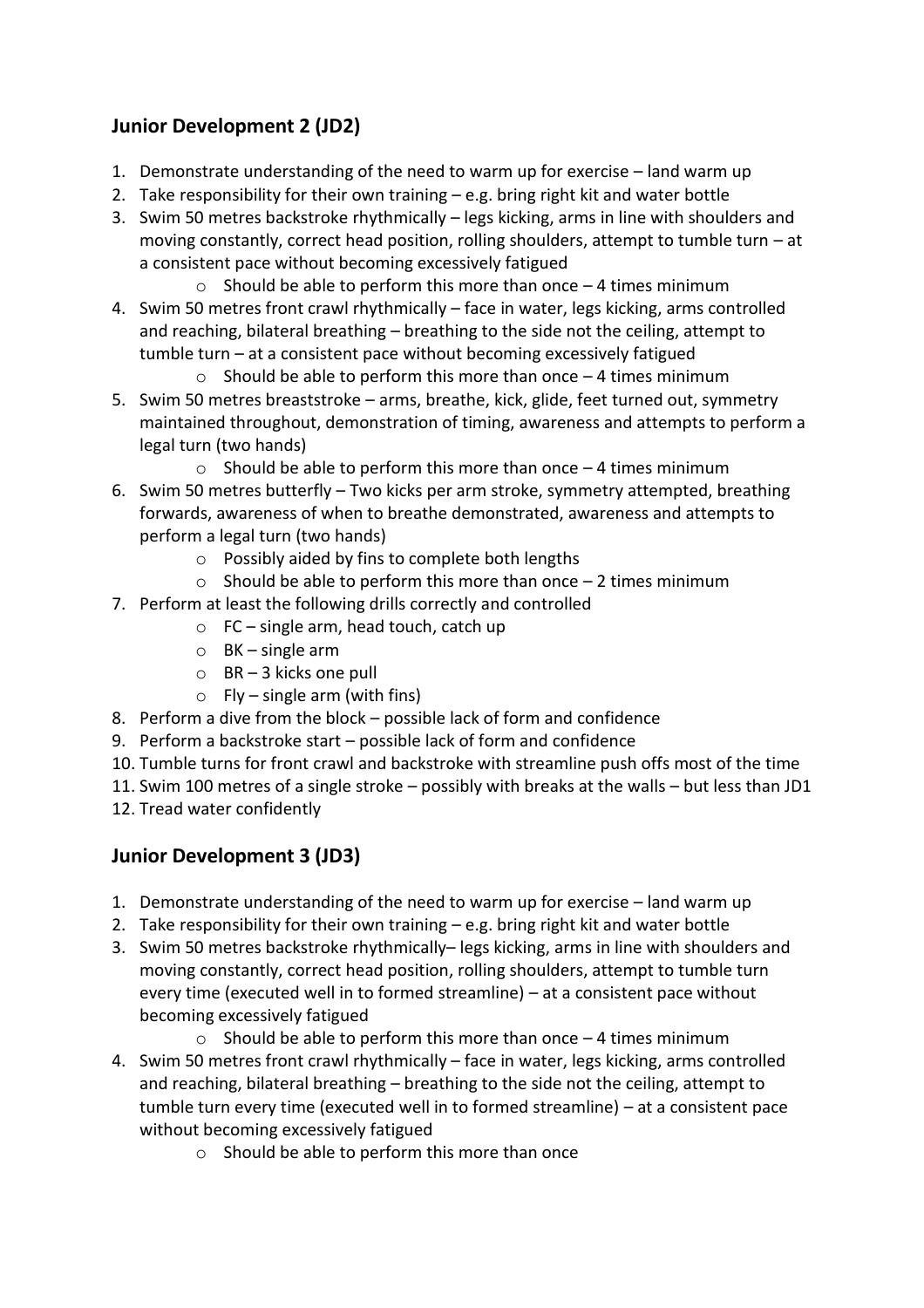- 5. Swim 50 metres breaststroke arms, breathe, kick, glide, feet turned out, symmetry maintained throughout, demonstration of timing, awareness and attempts to perform a legal turn (two hands)
- 6. Swim 50 metres butterfly Two kicks per arm stroke, symmetry attempted, breathing forwards, awareness of when to breathe demonstrated, awareness and attempts to perform a legal turn (two hands)
	- o Possibly aided by fins to complete both lengths
- 7. Perform at least the following drills correctly and controlled
	- o FC single arm, head touch, 10 kicks change, catch up
	- o BK single arm, 10 kicks change
	- $\circ$  BR 2 kicks one pull
	- $\circ$  Fly single arm (with fins)
- 8. Perform a dive from the block into a streamline position and break out into stroke
- 9. Perform a backstroke start into a streamline position
- 10. Tumble turns for front crawl and backstroke with streamline push offs majority of the time
- 11. Swim 100 metres of a single stroke, with tumble turns and well-formed streamline
	- o Should be able to perform this more than once in a set

### **Junior Development 4 (JD4)**

- 1. Demonstrate understanding of the need to warm up for exercise land warm up
- 2. Take responsibility for their own training e.g., bring right kit and water bottle
- 3. Swim 50 metres backstroke rhythmically legs kicking, arms in line with shoulders and moving constantly, correct head position, rolling shoulders, attempt to tumble turn every time (executed well in to formed streamline) – at a consistent pace without becoming excessively fatigued
	- $\circ$  Should be able to perform this more than once  $-4$  times minimum
- 4. Swim 50 metres front crawl rhythmically face in water, legs kicking, arms controlled and reaching, bilateral breathing – breathing to the side not the ceiling, attempt to tumble turn every time (executed well in to formed streamline) – at a consistent pace without becoming excessively fatigued
	- o Should be able to perform this more than once
- 5. Swim 50 metres breaststroke arms, breathe, kick, glide, feet turned out, symmetry maintained throughout, demonstration of timing, conscious that they need to perform a legal turn (two hands)
- 6. Swim 50 metres butterfly Two kicks per arm stroke, symmetry attempted, breathing forwards, awareness of when to breathe demonstrated, conscious that they need to perform a legal turn (two hands)
	- o Possibly aided by fins to complete both lengths
- 7. Perform at least the following drills correctly and controlled
	- o FC single arm, head touch, 10 kicks change, catch up
	- o BK single arm, 10 kicks change
	- o BR 2 kicks one pull, 3 kicks one pull, 2 pulls one kick
	- $\circ$  Fly single arm (with fins), wallow
- 8. Perform a dive from the block into a streamline position and break out into stroke
- 9. Perform a backstroke start into a streamline position and break out in to stroke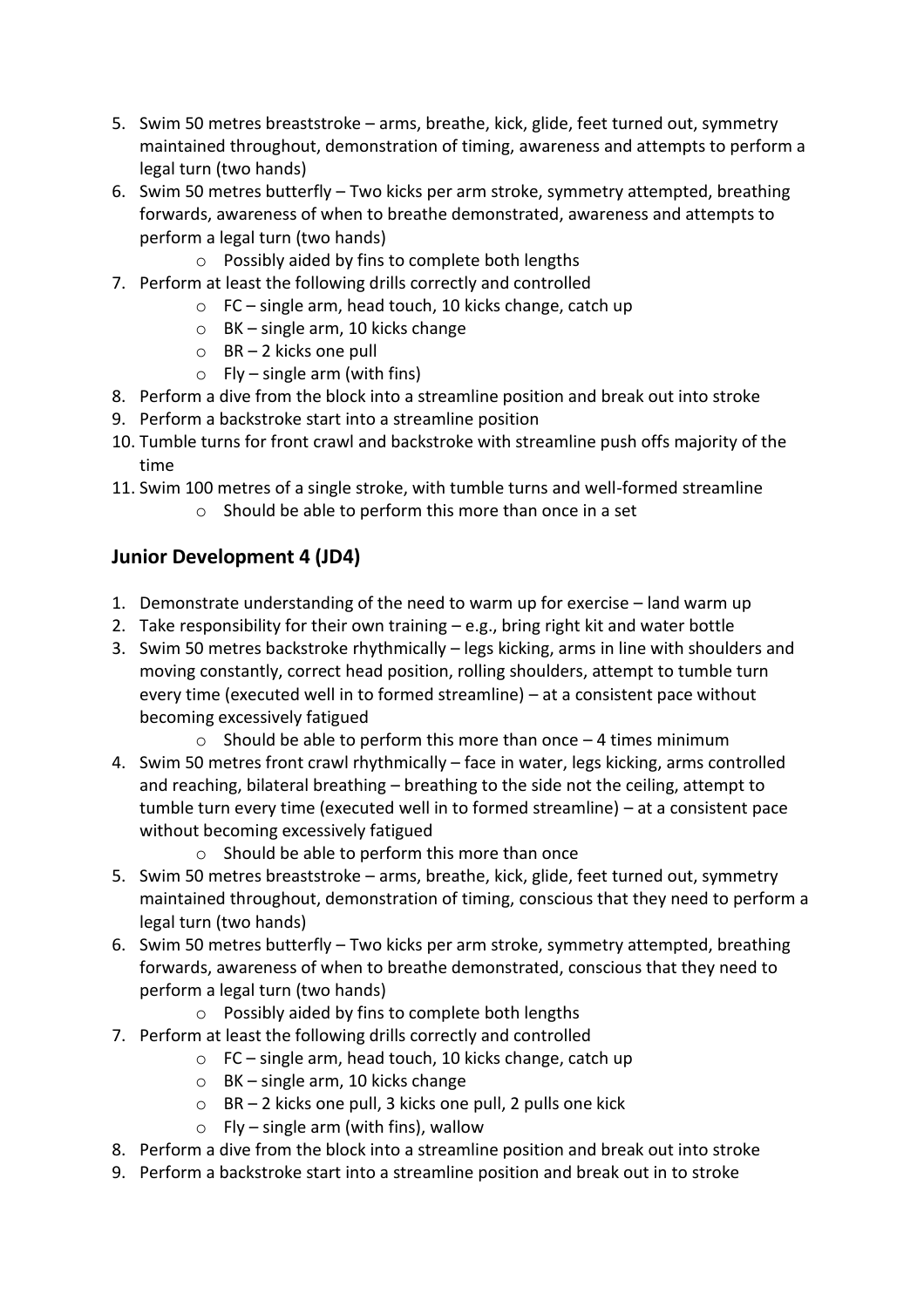- 10. Tumble turns for front crawl and backstroke with streamline push offs all the time
- 11. Swim 100 metres of a single stroke, with tumble turns and well-formed streamline
	- o Should be able to perform this more than once in a set

### **Junior Development 5 (JD5)**

- 1. Be able to swim 150 metres front crawl with perfect technique (i.e. bent arm high elbows, bilateral breathing, smooth stroke) with a tumble turn between lengths
- 2. Be able to swim 150 metres backstroke with perfect technique (i.e. rotating the shoulders, both hands moving, good pull underwater) with an attempt to tumble turn between lengths
- 3. Be able to swim 150 metres breaststroke with perfect technique (coordination, holding the glide, circular arm pulls, hands staying in front of the shoulders, squeezing heels together at the end of the kick) with a two handed touch turn between lengths
- 4. Be able to swim 100 metres butterfly (with fins) with perfect technique (breathing every two strokes, 2 kick to one pull, correct underwater arm pull)
- 5. Be able to do a competitive racing dive in track start position from the block and under water phase to 10 metres
- 6. Be able to perform a good backstroke start from the block and under water phase past the flags
- 7. Be able to perform a good front crawl and backstroke tumble turn with effective underwater phase past the flags (fly kick on front/back)
- 8. Be able to do a two-handed touch turn on breaststroke and butterfly with good technique and agility into the wall, with effective underwater (BR pull out, fly kick on front)
- 9. Be able to perform a good streamline fly kick underwater to 25 metres (with fins)
- 10. Be able to perform 100m Individual Medley
- 11. Actively practice correct technique in line with rules of competitions and disqualifications

## **Junior Development 6 (JD6)**

- 1. Be able to swim 200 metres front crawl with perfect technique (i.e. bent arm high elbows, bilateral breathing, smooth stroke) with a tumble turn between lengths
- 2. Be able to swim 200 metres backstroke with perfect technique (i.e. rotating the shoulders, both hands moving, good pull underwater) with an attempt to tumble turn between lengths
- 3. Be able to swim 200 metres breaststroke with perfect technique (coordination, holding the glide, circular arm pulls, hands staying in front of the shoulders, squeezing heels together at the end of the kick) with a two handed touch turn between lengths
- 4. Be able to swim 100 metres butterfly with perfect technique (breathing every two strokes, 2 kick to one pull, correct underwater arm pull)
- 5. Be able to do a competitive racing dive in track start position from the block and under water phase to 15 metres
- 6. Be able to perform a good backstroke start from the block and under water phase to 10 metres